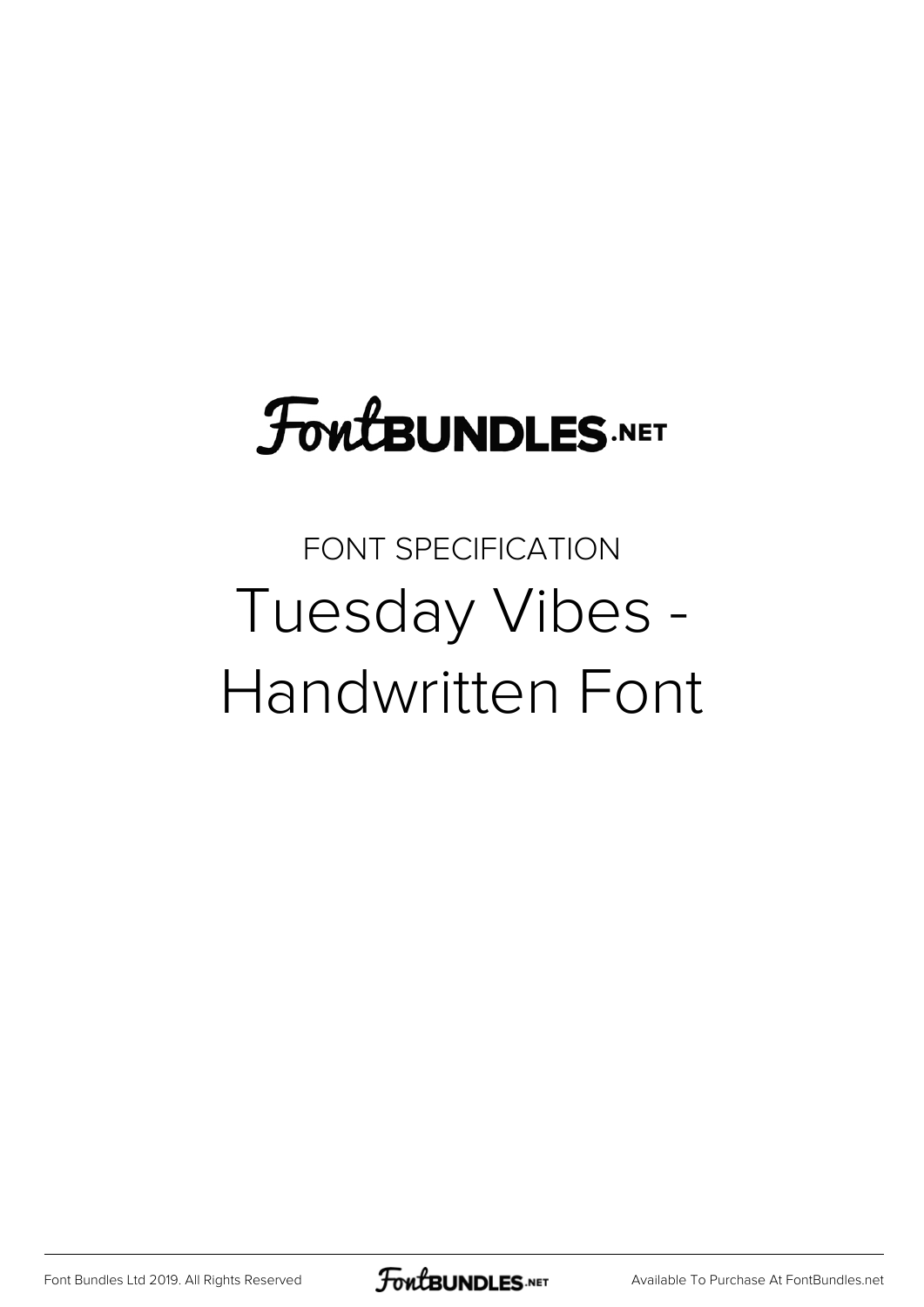## Tuesday Vibes - Regular

**Uppercase Characters** 

REFGHIJKLMNOP

Lowercase Characters

abodeforhijk (mnopargTuvwxyz

**Numbers** 

0123456789

Punctuation and Symbols

 $\frac{1}{7}$ 

All Other Glyphs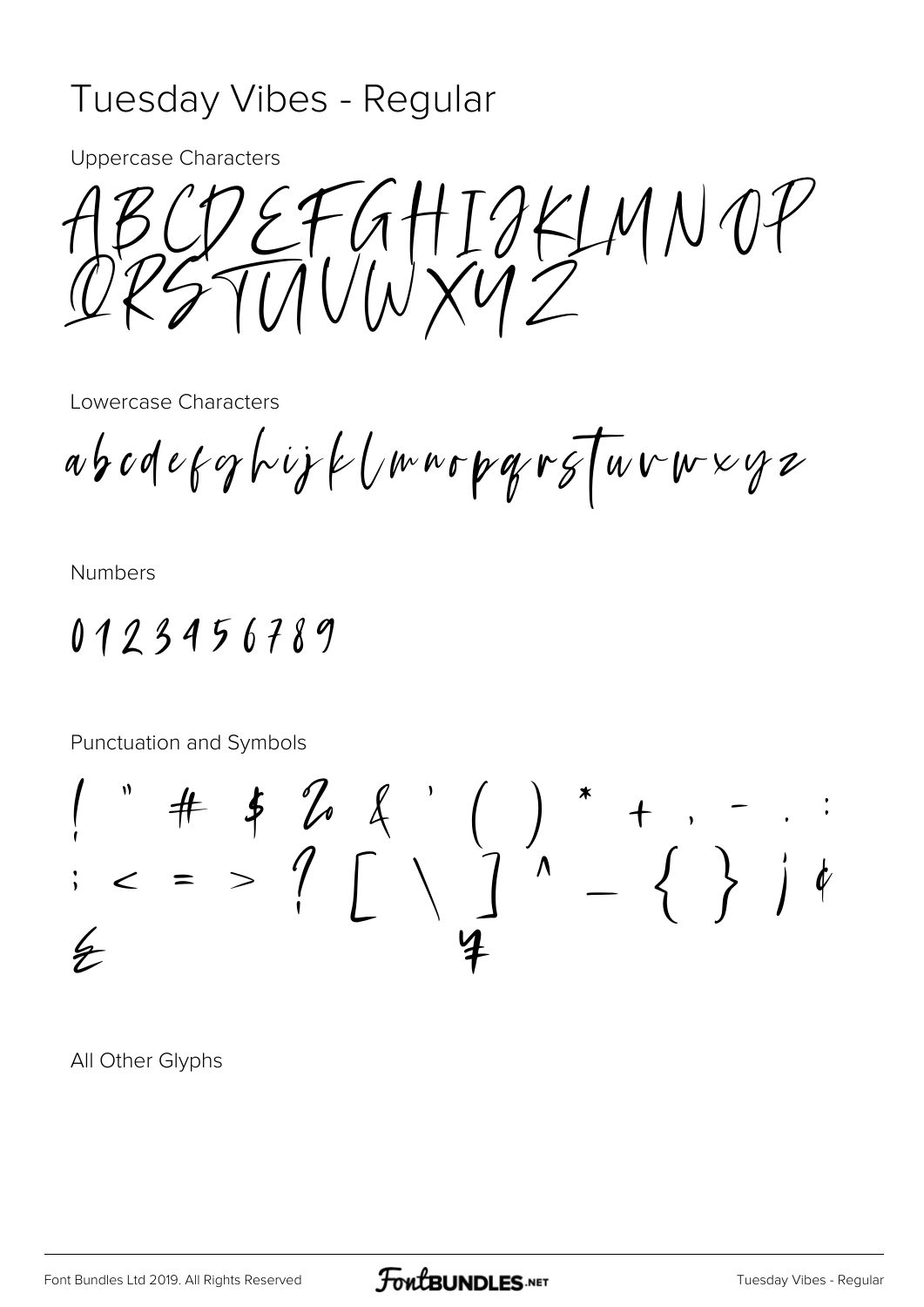